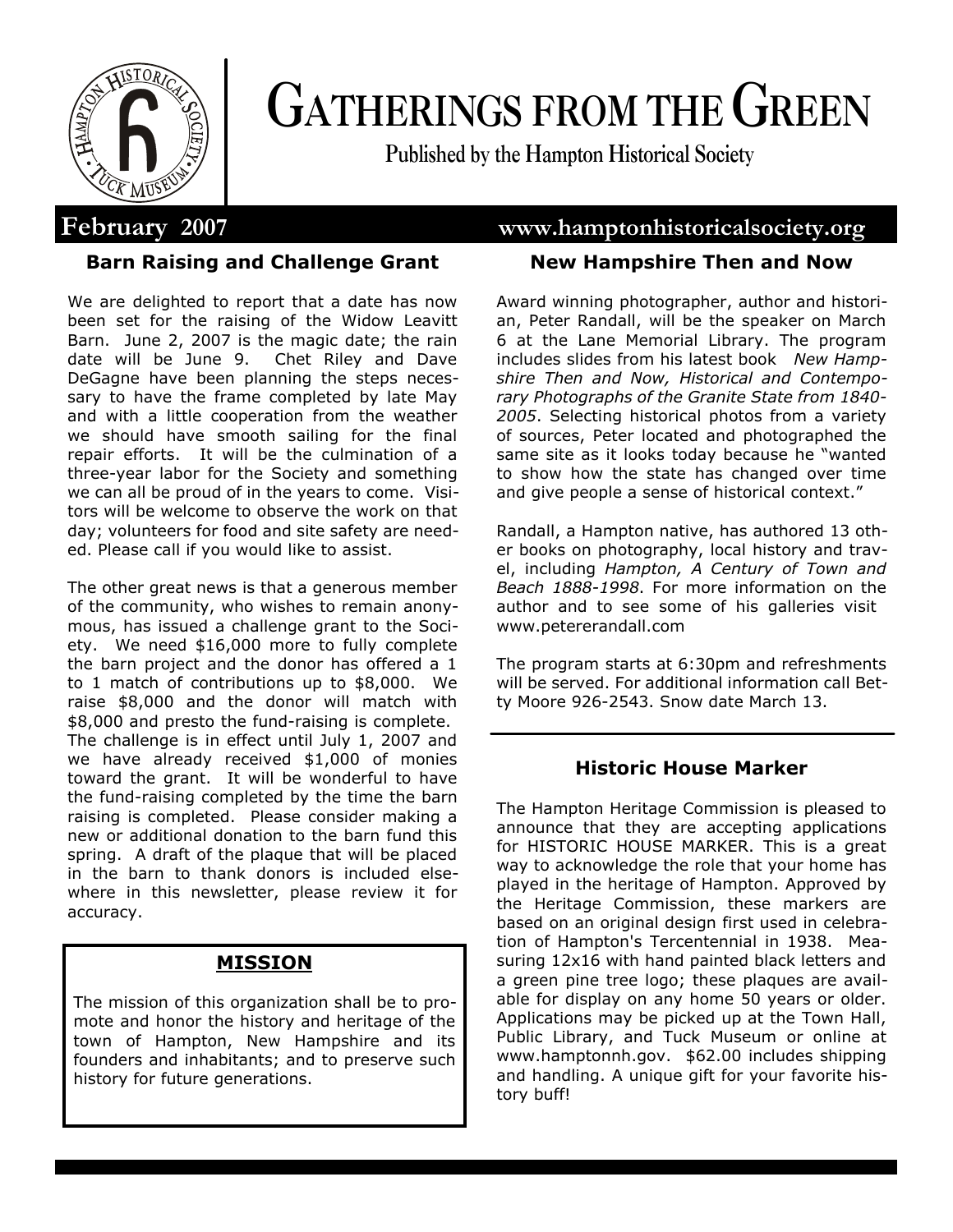### **Director's Report**

We tend to think of winter as a time for slowing down, but it hasn't happened at the Tuck Museum!

The upstairs bathroom was gutted and turned into manuscript storage. Walls were painted, a new floor was laid and metal storage shelves were installed. The room is already becoming filled as we bring things in from other parts of the museum. We have all the Monday Club records (celebrating its 100th birthday this year), which include annual scrapbooks, financial and secretarial material. The Garden Club has made us the repository of their records dating back to 1924. We also have bound Hampton Union newspapers from the 1920-1960, along with photo albums, scrapbooks, Chamber of Commerce albums, and boxes of family papers and records. We can now store all of these kinds of items in one location. Percy Annis, Ben Moore and Chuck Weinhold are to be thanked for the wonderful transformation.

At the same time the office/kitchen area was gutted. While the electrical work was being done a new master panel was installed. Chet Riley, Dave DeGagne, Percy Annis, and Ben Moore worked on the first phase. Dann Shaw, Ken Lobdell, Percy Annis and Ben Moore have been working on the drywall phase. The cabinets have been ordered, counter top and fixtures selected and we hope to have everything ready to go by spring.

 Bill Keating researched our computer cataloguing system and wrote a detailed instruction manual tailored just for us. It is so professional and comprehensive that training volunteers will be much easier.

Rich Hureau keeps making changes and additions to the web site. He has a page where you can check in to see what's new. WHS students have been coming in for assistance with their Senior Seminar projects. Their projects have been varied and it is great to see so many interested and engaged in local history.

The first part of the photo identification project we started last March is wrapping up. During the course of the past year Russ Merrill, Eleanor Young, Beverly and Neil Pracop, Priscilla Triggs Weeks, Catherine Fletcher and myself have sort

ed through thousands of photographs from the Hampton Union 1950-60s and Atlantic New 1980s-90s. We have identified those that we could, organized them, then sent photos to other historical societies and towns. This year we will work on better identification of individuals in those photos. If you lived in Hampton in the 1950-60s and have a good memory, we can use your help.

The barn group has been making plans for the barn raising on June 2. Soon our focus will be on outside activities with the barn and tourist cabin. We hope you will stop by to see the changes.



Dann Shaw, Ken Lobdell, and Ben Moore work on the new kitchen

| <b>Board of Trustees</b>            |                                                                                                                                                                                     |
|-------------------------------------|-------------------------------------------------------------------------------------------------------------------------------------------------------------------------------------|
| President<br>Vice Pres<br>Treasurer | Sammi Moe<br>Catherine Fletcher<br>Secretary Catherine Redden<br><b>Bob Dennett</b>                                                                                                 |
| Trustees                            | Elizabeth Aykroyd<br>Percy Annis<br><b>Bud DesRochers</b><br>Rick Griffin<br>Marilyn Green<br>Rich Hureau<br>Dyana Martin<br>Tom McGuirk<br>Linda Metcalf<br>Ben Moore<br>Liz Premo |
|                                     |                                                                                                                                                                                     |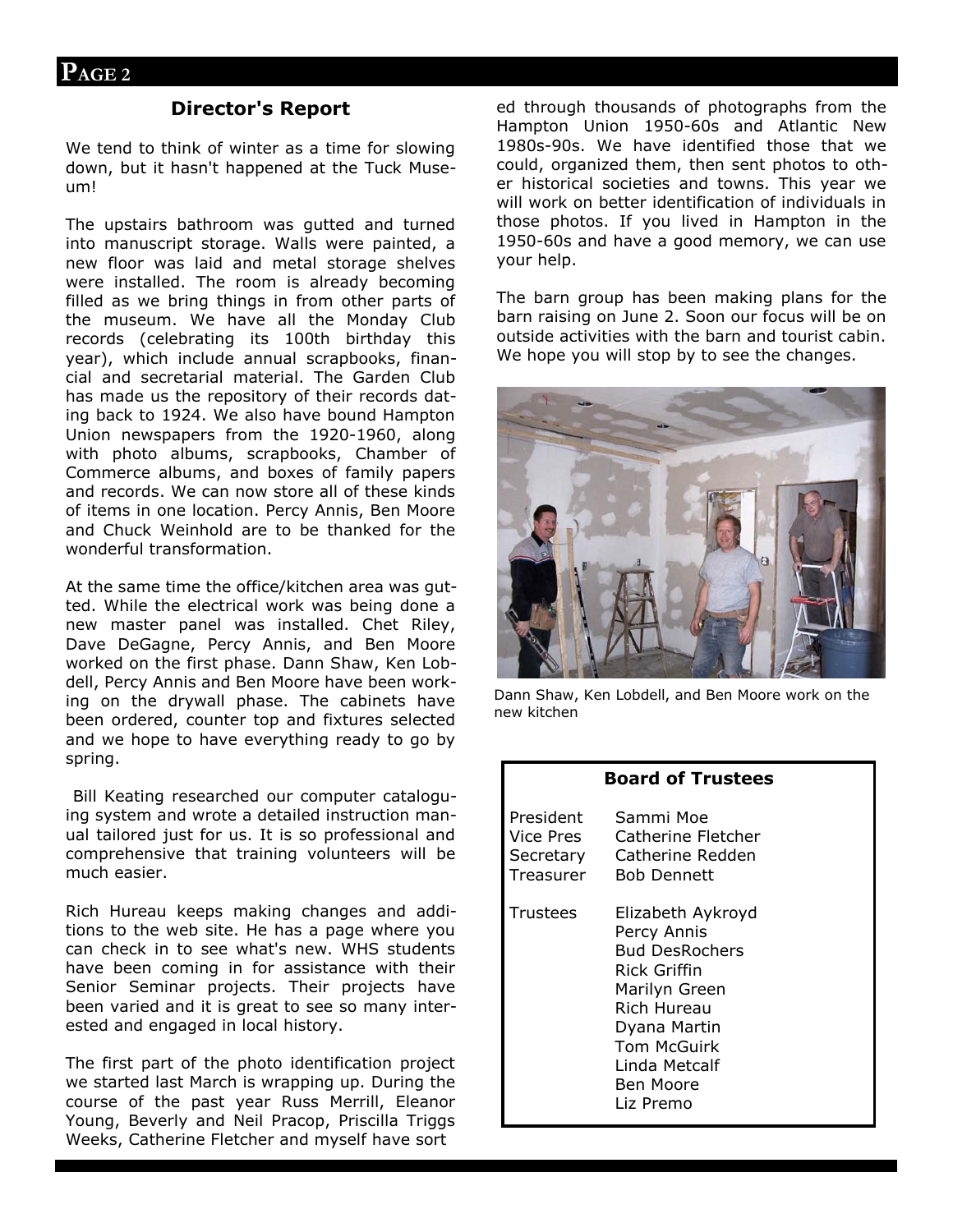# **From the President**

Hi All! I hope you are all enjoying your winter. The volunteers at Tuck Museum have not let the winter cold and weather slow things down. And as we come into spring projects are winding up and plans are being made for others to begin.

The old bathroom upstairs is now the manuscript room, the kitchen project is well on it's way to being finished, and Bill Keating has assisted Betty in getting the collections' cataloguing system organized. We are looking forward to the barn raising in early June, and preparing to get to work on the interior of the beach cottage. All this and our regular museum hours and programs too! Spring is the perfect time to get involved. Give us a call. We would love to have your help for an hour, a day, or on a regular basis. There are many areas to choose from and it's a fun way to support the Society. And by the way, we still need a volunteer coordinator. This is something you can do from the comfort of home. Give Betty Moore or myself a call for more information.

I promised that this would be a short message from me, so please read the articles regarding the HHS happenings. Happy spring! Hope to see you soon! Sammi Moe (929-0881) Tuck Museum (929-0781)

# **Highlights from the Collection**

Much of our newsletter is dedicated to reporting current activities of the society and upcoming events. But we want to tell more about the collection that we are preserving and share the excitement those of us that work closely with the objects feel. A feature "Highlights from the Collection" will inform members about new acquisitions and interesting items that are in the museum-so you can see what your membership supports.

This newsletter covers the Toppan Papers, a collection of over 230 documents that came to us in July. They were given by Michael Toppan of Hampton Falls, who recognized the importance of the papers to the town of Hampton. These documents are in excellent condition as they had been stored in the postmaster's desk belonging

to Edmund Toppan for over 100 years!

What makes working with these documents interesting is that the family names of Edmund and Christopher were used for Toppan males for many generations. So when reading a document we have to be very careful to know who it is referring to. This article introduces the family members and how they influenced the community, as they were involved in commerce, law, medicine and politics and husbandry.

Dr. Edmund Toppan was a physician and Harvard graduate. His son, Christopher, (referred to as Col. Christopher in town records) lived on the homestead. Col. Christopher had shipping interests and ran a store from his home during the Revolution. He had one son, Edmund, who also attended Harvard. Edmund became a lawyer, was a state representative for fourteen years, postmaster for about twelve years along with holding various public offices. He had two sons Christopher S. and Edmund W.

Christopher S. became a wealthy merchant in Portsmouth (in fact, the first mayor), owning portions of five ships, along with his large landholdings in Hampton. He was married with no children. His brother, Edmund W., lived on the family homestead and he had a son, Christopher G.

The old Toppan House (now the site of the Hampton Cinemas) played an important part in the town's history, first as one of the early garrison houses in Hampton, and then for the unusual fence that surrounded it in the 1800s. Mary Toppan wrote a history of the house that was included in the collection.

The documents date from the early 1700s to the mid 1850s and cover all types of town matters, including a 1732 town inventory, wills and warrants, postal records, correspondence regarding the rift between the churches, and material on the toll road across the marsh. There are also a number of legal papers relating to the town matters from Edmund's legal practice.

Elizabeth Aykroyd has agreed to write about the Toppan Papers in more detail to show how these documents provide an important view into the operation of Hampton during these years. Many thanks to Michael for considering us as the caretaker of this important collection.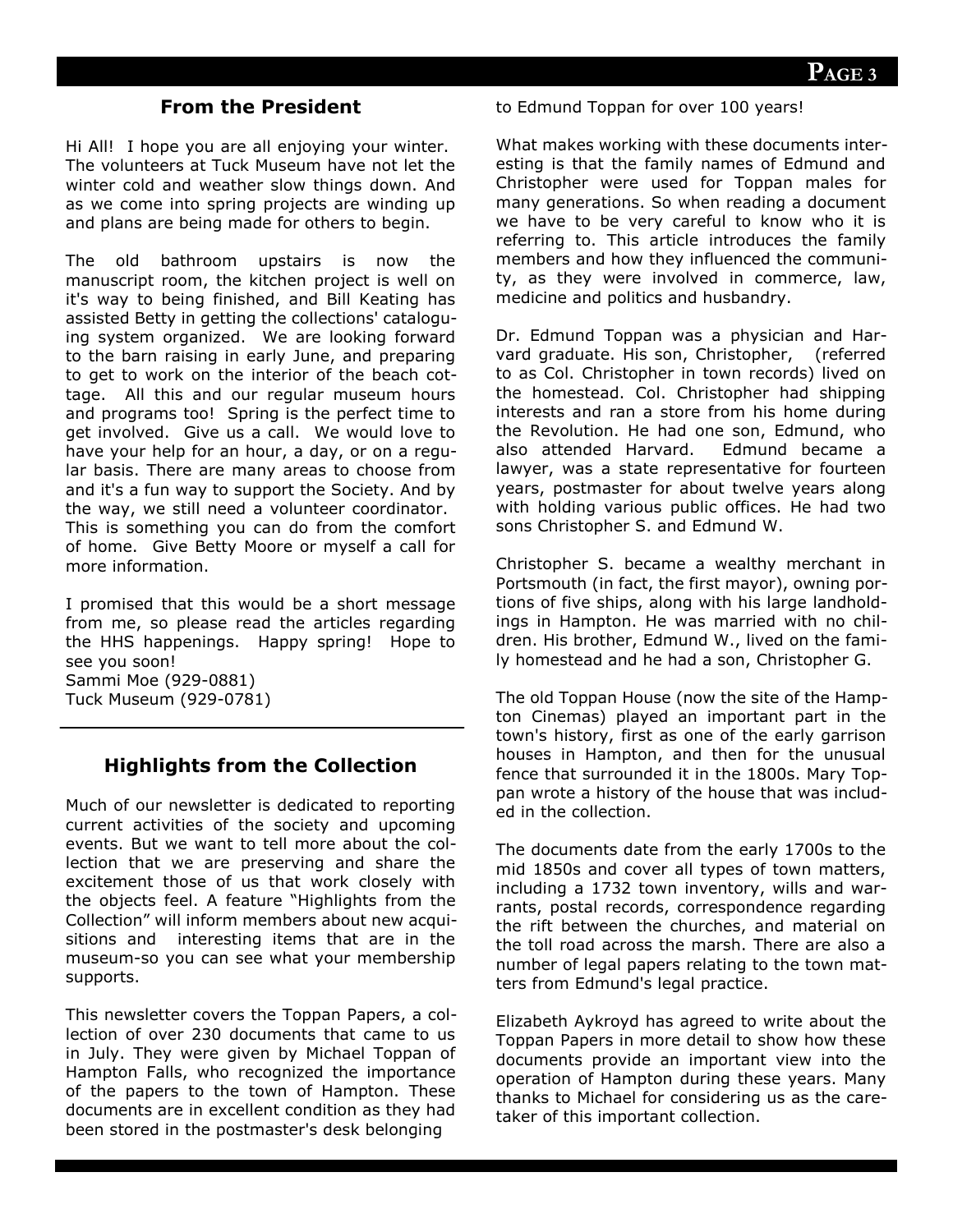#### **Annual Operating Fund Donations**

The Society and Museum could not function without the continued support of membership dues and donations and the efforts of our many volunteers. We appreciate the donations received from the following members towards this years operating budget. Percy P. Annis, Jr. Clara Arnold Mr. & Mrs. Douglas S. Aykroyd Carole Creek Bailey Dorothy Bowen Elinor B. Brown H. Alfred Casassa Mr. Hugh J. Cassidy Mr. & Mrs. Edward Caylor J. Kenneth Cozier Jr. Mr. & Mrs. David DeGagne Mrs. Margaret D. Dennett Jean DeZarn Mr. & Mrs. William K. Dustin Mr. & Mrs. Stephen Falzone Mr. & Mrs. Robert B. Field, Jr. Roy & Carolyn Fluke Rick Griffin Mr. Richard Hureau Betty Jubb Edward & Dorothy Luck John K. Martin Mr. & Mrs. Edward T. McDermott Patricia McKenzie Mr. & Mrs. Kenneth McVicar Mrs. Ann T. Melkonian Mr. & Mrs. Richard P. Millette Mr. & Mrs. Byron Moe Mr. & Mrs. Ben Moore Peg & Mick Moughan B J "Doc" Noel Karle S. Packard Mr. Allen G. Palmer Mr. Donald R. Palmer Elizabeth E. Powell Jean Power Liz Premo George & Patricia Rodan Geraldine Ross Mr. & Mrs. Jeremy J. Sawyer Nancy Shinners Mr. Glendon E. Simmons Lucinda T. Spaney Mr. & Mrs. Roger R. Sylvester Mr. & Mrs. John H. Taylor Arnet & Anne Taylor Mrs. Jean Blake Timmons Mrs. Katherine Tinios Donald & Patricia Trefethen Scott & Amy Vandersall Mr. & Mrs. Robert D. Wallace Art & Mickey Wardle

#### **Barn Donor Plaque**

As we approach the completion of the Barn, it's time to plan for the plaque that will celebrate the contributions to the barn raising fund. A draft of the plaque is presented below, please review it and contact us if you see any errors or omissions. We will order the final plaque shortly after July 1, 2007 for placement on the barn later this year.

#### **Benefactor, \$1000 and over**

Mr. & Mrs. Douglas S. Aykroyd George & Jane Burgon H. Alfred & Clarice M. Casassa Fisher Scientific Catherine H. Fletcher Daniel J. Furden John J. Kennedy Mr. & Mrs. Ronald Marshall Russell A., Dean B. & Geoffrey R. Merrill

#### **Sponsor, \$500 to \$999**

The Julia Bachelder Family Robert Dennett Mr. & Mrs. Thomas D. Dwyer Mr. & Mrs. Brad Jacobson Betty Jubb Edward & Dorothy Luck

#### **Supporter, \$250 to \$499**

Barbara R. Blinn Ronald Bourgeault Alfred H. Carlson Mr. Hugh J. Cassidy Stanley A. Hamel Kimball Auto Body Don & Betty Anne Lavallee National Association of Leavitt Families, Inc. Mackensen & Company Inc. Mr. & Mrs. Kenneth McVicar

#### **Donor, \$100 to \$249**

Pat Bancewicz Mr. Perry L. Bent Mr. Robert W. Blake Tom & Ginny Bridge Mr. Robert Bridle Carey & Giampa Realtors Mr. Owen Carter H. Alfred Casassa Mr. & Mrs. Edward Caylor Citizens Bank Clair Acura North Suzanne Cloutier Mrs. Nancy Coes Mr. & Mrs. David DeGagne Richard S. Dennison Jean DeZarn

Ben Moore Betty Moore Chet & Diane Riley Rotary Club of Hampton Mr. & Mrs. Jackson G. Simpson Lucinda T. Spaney Arnet & Anne Taylor Tobey & Merrill Insurance Mr. & Mrs. Robert D. Wallace

Mr. & Mrs. Edward T. McDermott Patricia McKenzie Mr. & Mrs. Ansell W. Palmer SIAA William & Vivian Treat

Mr. & Mrs. Richard P. Millette Mr. & Mrs. Byron Moe Ocean Wok Restaurant Mr. Donald R. Palmer Catherine M. Redden Seabrook Station Mrs. Katherine Tinios Barbara Toppan Micheal P. Toppan

Dion Construction, Inc. Susan Downs Mr. & Mrs. William K. Dustin June B. Eaton Janet Edwards Ingrid Faust Mr. & Mrs. Robert B. Field, Jr. Roy & Carolyn Fluke Galley Hatch Restaurant Mr. Jim Griswold Hampton Eyecare Associates Hampton Police Association, Inc. Bruce Inglis M. Jester & B. Marzinzik Mr. & Mrs. Bill Keating

(cont. on p.5)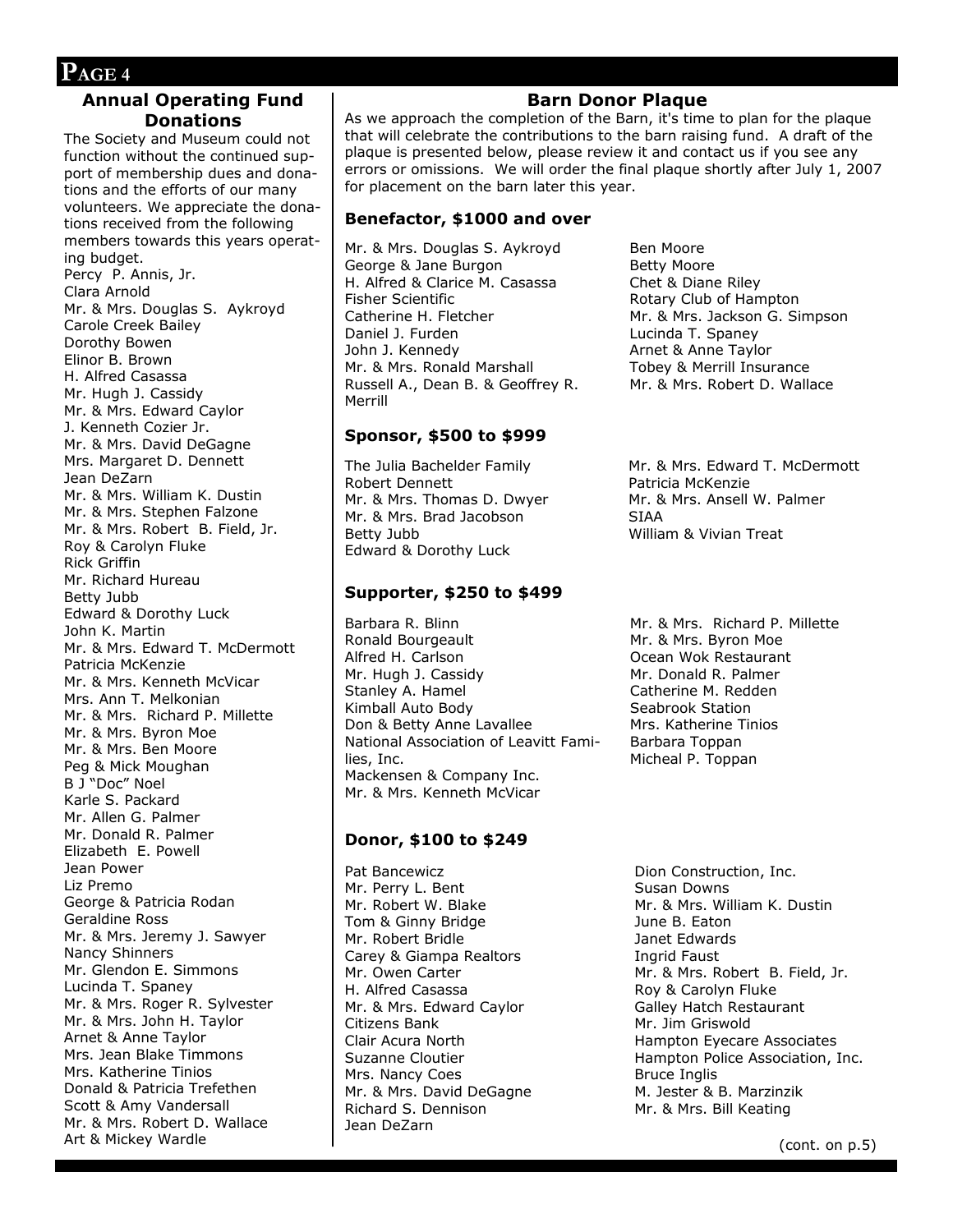# **PAGE 5**

#### (Donor cont.)

Mr. Jack Kennedy Lamie's Inn ,Old Salt Restaurant Landwright, LLC Glenn Lane Diane Lupo Mrs. Marcia H. MacIntosh Mr. & Mrs. Bud Manley Debbie & Larry Marsolais Ms. Joey Marston Brooks Marston John K. Martin Mr. Russell A. Merrill Jason Moore Gregory F. Moore John & Pat Morgenstern Mr. & Mrs. Donald J. Morton

Ms. Beverly P. Mutrie Chuck & Pat Navin B J "Doc" Noel Ocean National Bank Mr. & Mrs. Jeffrey B. Palmer Mr. Allen G. Palmer Penny & James Parsons Bruce & Ann Pierson Mr. & Mrs. Cliff Pratt Preston Real Estate Peter E. Randall Remick & Gendron Funeral Home Sara K. Rhoades Russell Associates Fred J. Schaake Grant & Beth Seaverns Bill Shea

Ms. Helen Smith Mr. Richard A. Stebbins Gerald D. Sterritt Katherine Driscoll Street Donald & Patricia Trefethen John & Jennifer Troiano Troop 177 BSA US GAS Len & Carol Walker Edith Webber Robert 'Bobby' Webber Weidema & Lavin CPAs William C. & Nenita B. Winkley Eleanor P. Young

## **2006 Gifts to the Collection**

- Diary 1916 author unknown, inkbottle from Hampton Academy Percy Annis
- Dalton Family genealogical information Millicent Craig
- Collection of antique Christmas cards, greeting cards by Bernice Palmer, Hampton Beach souvenir plate c.1960s – Priscilla Triggs Weeks
- Patch from the Hampton Beach Music Festival 1948 Bette Bridle
- Card to Alfretta Noyes Godfrey Richard Dennison
- Menu from the Colonial Restaurant Janice Rioux
- Atlantic News 2005 –2 CDs Connelly Communications
- Booklet "Historic Homes of Hampton Falls" Beverly Mutrie
- Scrapbook "Riots at Hampton Beach" Howard Stickney
- Framed picture of the board of directors of Hampton Co-Op Bank Don Palmer
- Bill of sale for sloop Mayflower 1715 Priscilla Leavitt
- Collection of Odd Fellow's building fire, Desrochers papers Horace Desrochers, Jr.
- Monday Club Scrapbooks 1994-1997, minutes 1985-2001- Monday Club
- Post cards, class picture and class of 1930 related materials- Gordon Janvrin
- Fire department photos, "Records of Fires" 1925-1947, negatives from HFD (29 types of items)-given in memory of Howard Stickney
- Hampton Garden Club records 2000-2002 Hampton Garden Club
- Snapshots (4) of Hampton Tercentenary Celebration Barbara Toppan
- Maps of Hampton (3), HAHS basketball uniform, HAHS letter sweater and sports letter, 6 play and concert programs, 4 carousels of slides Hampton/Hampton Beach, 2 scythes, HH&A St. RR shovel - John Holman
- Toppan Papers (230 items town records, family records) Michael Toppan
- Seafood Festival sweatshirt Betty Moore
- Research "Genealogy of Harry Chase Shaw 1636-1948"- Joan M. Shaw Jeffery
- Research "Rockingham Junction and the Chelsea Jog" Larry O'Brien
- Items from the Leavitt House barn Ann & Arnet Taylor
- Oil painting by Arthur Johnson "Wallis Sands" Seavie Rideout
- Book "A Guide to Medieval Tithe Barns James Griswold
- Program book Ocean Side Grange No. 260 Dennis Blain
- Goody Cole plaque on black marble Syphers Monument Co.
- Matchbook from Town and Country Hotel Katie Ells
- Book "Clothing and Textile Collections in the United States" Catherine Redden
- Boring machine Donald Howe Brown
- Stereo view of Boar's Head Hotel, postcard Kelly's Motel museum purchase
- Framed pictures of Past Masters of Oceanside Grange 1897-1988 Oceanside Grange
- 2 pitchers, candleholder, vase, items for tourist cabin c.1950s– Estate of Beatrice Barnard
- Booklet "Documentation of the Ring Swamp Cemetery Hampton, NH"- Troop 177
- Booklet "Researching Your Historic Home" Elizabeth Colburn